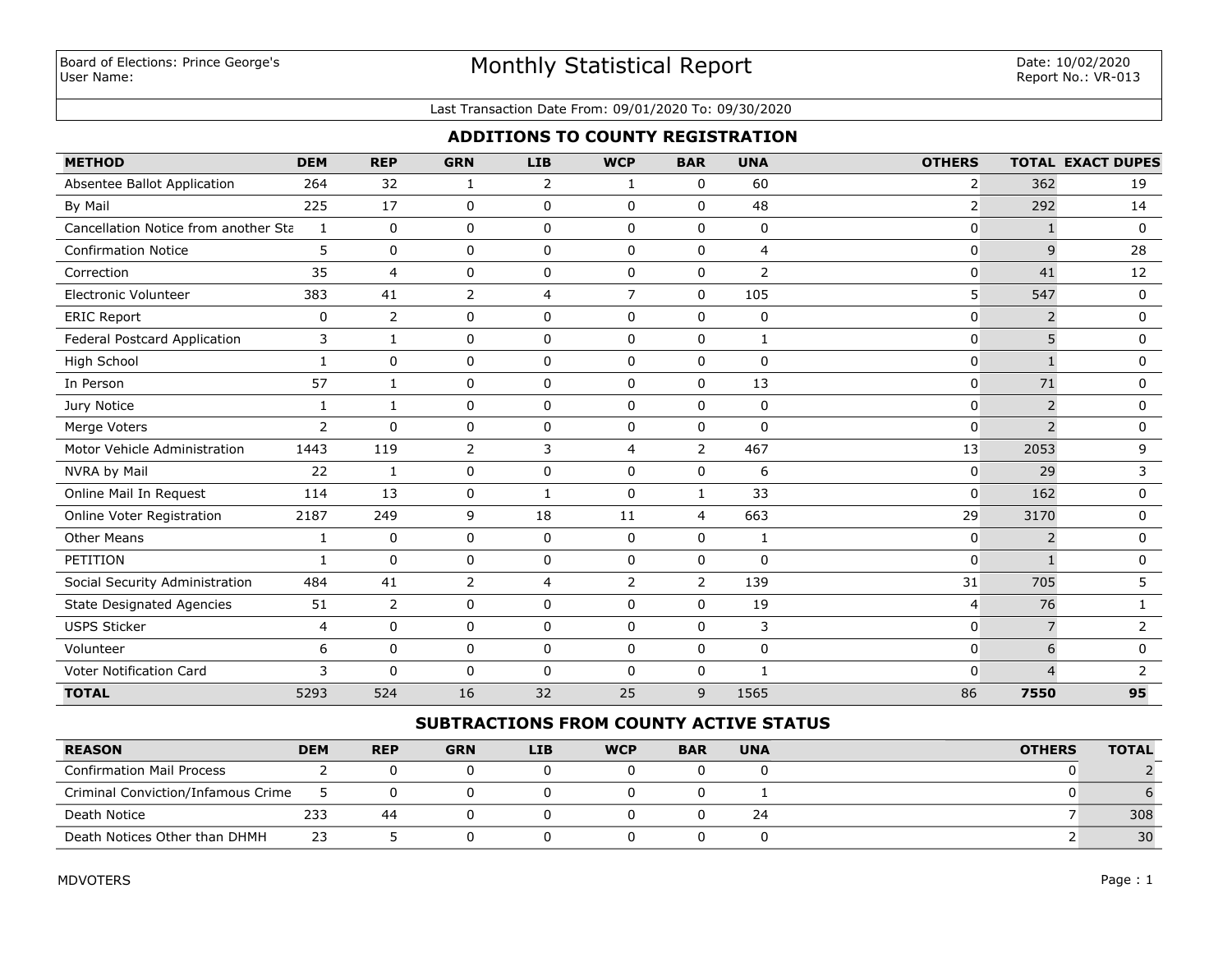Board of Elections: Prince George's User Name:

# Monthly Statistical Report

|                        | Last Transaction Date From: 09/01/2020 To: 09/30/2020 |              |          |          |          |      |          |       |         |  |
|------------------------|-------------------------------------------------------|--------------|----------|----------|----------|------|----------|-------|---------|--|
| Duplicate              |                                                       | $\mathbf{0}$ | $\Omega$ | 0        | 0        | 0    | $\Omega$ |       |         |  |
| ID Not Verified        |                                                       |              | 0        | 0        |          | 0    | $\Omega$ |       |         |  |
| Incomplete Application |                                                       | $\Omega$     | U        |          |          | O    | $\Omega$ |       |         |  |
| Moved Out of State     | 171                                                   | 27           |          |          |          | O    | 30       |       | 230     |  |
| Non-Citizen            |                                                       | $\Omega$     | $\Omega$ | 0        | $\Omega$ | 0    |          |       |         |  |
| Voter Request          | ь                                                     | $\Omega$     | $\Omega$ | $\Omega$ |          | 0    | $\Omega$ |       |         |  |
| Duplicate/Merged       | 43                                                    |              | 0        |          |          |      |          |       | 53      |  |
| County Transfer Out    | $-1963$                                               | $-201$       | -2       | -6       | - 1      | $-2$ | $-468$   | $-33$ | $-2676$ |  |
| <b>TOTAL</b>           | 2459                                                  | 281          |          | h        |          |      | 531      | 43    | 3326    |  |

## **AFFILIATION CHANGES**

| <b>CHANGE</b>                  | <b>DEM</b> | <b>REP</b>       | <b>GRN</b> | <b>LIB</b> | <b>WCP</b> | <b>BAR</b> | <b>UNA</b> | <b>OTHERS</b> | <b>TOTAL</b> |
|--------------------------------|------------|------------------|------------|------------|------------|------------|------------|---------------|--------------|
| From                           | 2099       | 599              | 28         | 59         |            |            | 2239       | 806           | 5848         |
| $\overline{\phantom{0}}$<br>١o | 2291       | 586              | 58         | 83         | $-1$       | --         | 2367       | 375           | 5848         |
| <b>TOTAL</b>                   | 192        | $\sim$<br>$-1$ . | 30         | 24         | 64         |            | 128        | $-431$        |              |

### **CURRENT ACTIVE REGISTRATION**

| <b>ACTIVITY</b>              | <b>DEM</b> | <b>REP</b> | <b>GRN</b> | <b>LIB</b> | <b>WCP</b> | <b>BAR</b> | <b>UNA</b> | <b>OTHERS</b> | <b>TOTAL</b> |
|------------------------------|------------|------------|------------|------------|------------|------------|------------|---------------|--------------|
| <b>BEGINNING OF REPORT</b>   | 468730     | 39316      | 601        | 1017       | 107        | 125        | 75663      | 11769         | 597328       |
| ADDITIONS (+)                | 5293       | 524        | 16         | 32         | 25         | 9          | 1565       | 86            | 7550         |
| REINSTATED (+)               | 295        | 17         |            |            | 3          |            | 71         | ь             | 395          |
| CANCELLED (-)                | $-463$     | $-74$      | $-1$       | 0          | 0          | 0          | $-63$      | -8            | $-609$       |
| COUNTY TRANSFER OUT (-)      | $-1963$    | $-201$     | $-2$       | $-6$       | -1         | $-2$       | $-468$     | $-33$         | $-2676$      |
| AFFILIATION CHANGES (+ OR -) | 192        | $-13$      | 30         | 24         | 64         | 6          | 128        | $-431$        | $\Omega$     |
| * INACTIVATED (-)            | $-23$      | $-5$       | 0          |            | 0          |            | 0          | $-2$          | $-30$        |
| $*$ REACTIVATED $(+)$        | 462        | 18         |            |            | 4          |            | 93         | 9             | 590          |
| <b>END OF REPORT TOTALS</b>  | 472523     | 39582      | 649        | 1068       | 202        | 139        | 76989      | 11396         | 602548       |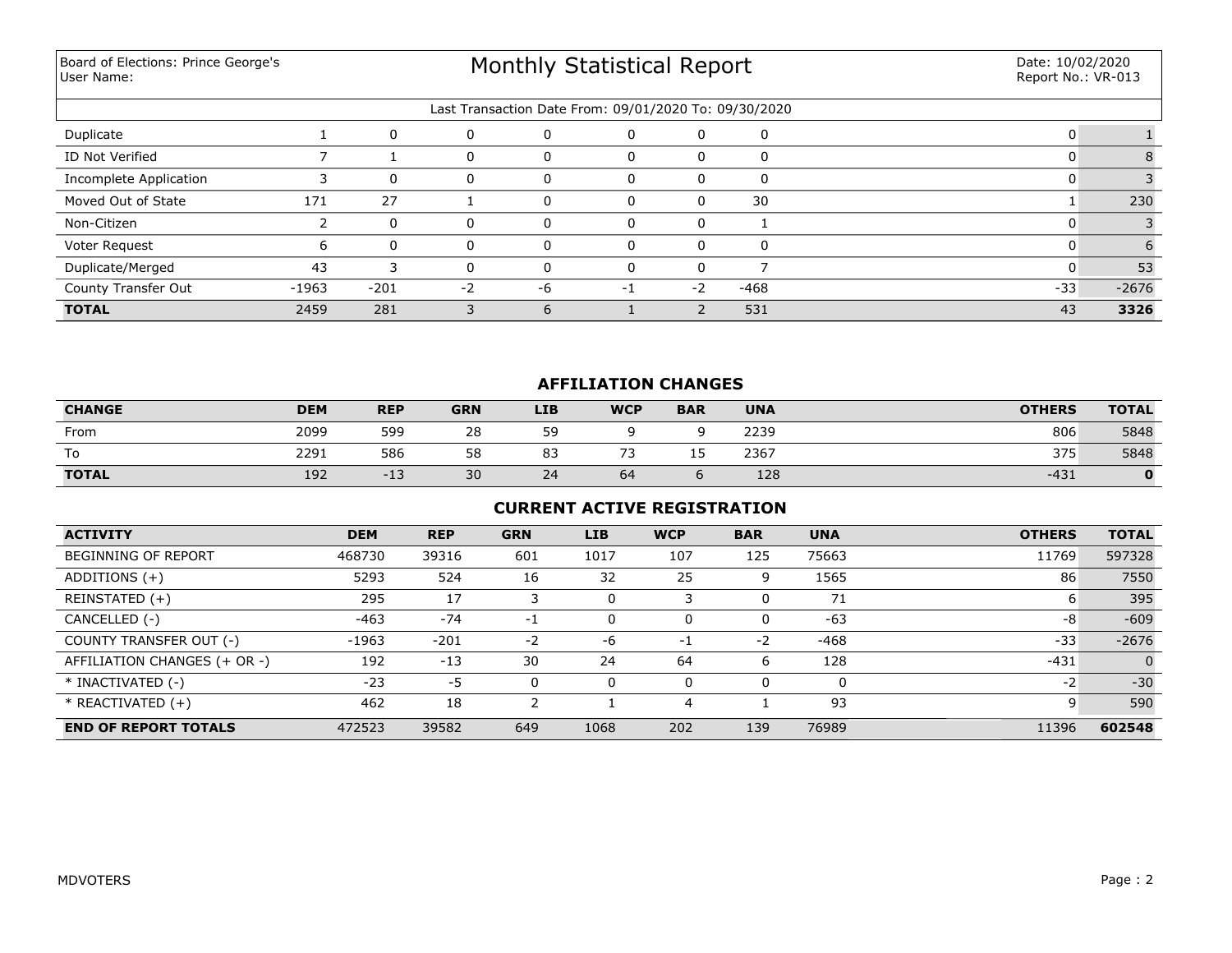#### Last Transaction Date From: 09/01/2020 To: 09/30/2020

### **INACTIVE REGISTRATION**

## **SUBTRACTIONS FROM COUNTY INACTIVE STATUS**

| <b>REASON</b>                      | <b>DEM</b>     | <b>REP</b>     | <b>GRN</b>     | <b>LIB</b>     | <b>WCP</b>  | <b>BAR</b>   | <b>UNA</b>     | <b>OTHERS</b>  | <b>TOTAL</b>   |
|------------------------------------|----------------|----------------|----------------|----------------|-------------|--------------|----------------|----------------|----------------|
| Absentee Ballot Application        | 64             | 3              | 1              | 0              | 0           | 0            | 12             | 0              | 80             |
| By Mail                            | 20             | 0              | 0              | 0              | $\mathbf 0$ | 0            | $\overline{4}$ | $\mathbf{0}$   | 24             |
| <b>Confirmation Mail Process</b>   | $\overline{4}$ | 1              | 0              | 0              | 0           | $\mathbf 0$  | 0              | 0              | 5              |
| <b>Confirmation Notice</b>         | 33             | 0              | 0              | 0              | 0           | 0            | 6              | $\mathbf 0$    | 39             |
| Correction                         | 0              | 0              | 0              | 0              | $\mathbf 0$ | $\mathbf 0$  | 1              | $\mathbf{0}$   | $\mathbf 1$    |
| Criminal Conviction/Infamous Crime | $\mathbf{1}$   | 0              | 0              | 0              | 0           | 0            | 0              | 0              | $\mathbf 1$    |
| Death Notice                       | 22             | $\overline{2}$ | 0              | 0              | $\mathbf 0$ | $\mathbf 0$  | $\mathbf{1}$   | $\mathbf 0$    | 25             |
| Electronic Volunteer               | 17             | 2              | 0              | 0              | 0           | 0            | 6              | $\mathbf 0$    | 25             |
| <b>FPCA</b>                        | $\overline{2}$ | 0              | 0              | 0              | $\mathbf 0$ | $\mathbf 0$  | 0              | $\mathbf 0$    | $\overline{2}$ |
| <b>FWAB Registration</b>           | 0              | 0              | 0              | 0              | 0           | 0            | $\mathbf{1}$   | $\mathbf 0$    | $\mathbf 1$    |
| In Person                          | 6              | 0              | 0              | 0              | 0           | 0            | 1              | 1              | $\,$ 8 $\,$    |
| Motor Vehicle Administration       | 127            | 3              | 0              | 0              | 0           | 0            | 26             | 1              | 157            |
| Moved Out of State                 | 247            | 55             | 0              | 2              | 0           | $\mathbf{1}$ | 70             | 6              | 381            |
| NVRA by Mail                       | $\overline{2}$ | 0              | 0              | 0              | 0           | 0            | 0              | 0              | $\overline{2}$ |
| Online Mail In Request             | 25             | 1              | 0              | 0              | $\mathbf 0$ | 0            | 3              | 0              | 29             |
| Online Voter Registration          | 160            | 6              | 1              | 0              | 0           | 0            | 40             | $\overline{2}$ | 209            |
| <b>State Designated Agencies</b>   | 6              | 1              | $\pmb{0}$      | 0              | $\pmb{0}$   | 0            | $\overline{2}$ | $\pmb{0}$      | $\mathsf 9$    |
| <b>USPS Sticker</b>                | 0              | $\mathbf{1}$   | 0              | 0              | 0           | 0            | 0              | 0              | $\mathbf{1}$   |
| <b>Voter Notification Card</b>     | $\mathbf{1}$   | 0              | 0              | 0              | $\mathbf 0$ | $\mathbf 0$  | 0              | $\mathbf{0}$   | $\mathbf 1$    |
| Duplicate/Merged                   | 4              | 0              | 0              | 0              | 0           | 0            | 0              | $\mathbf 0$    | $\overline{4}$ |
| County Transfer Out                | $-103$         | $-7$           | 0              | $-2$           | $\mathbf 0$ | 0            | $-36$          | -4             | $-152$         |
| <b>TOTAL</b>                       | 844            | 82             | $\overline{2}$ | $\overline{4}$ | $\mathbf 0$ | $\mathbf{1}$ | 209            | 14             | 1156           |

#### **CURRENT INACTIVE REGISTRATION**

| <b>ACTIVITY</b>                       | <b>DEM</b>      | <b>REP</b> | <b>GRN</b> | <b>LIB</b> | <b>WCP</b> | <b>BAR</b> | <b>UNA</b> | <b>OTHERS</b> | <b>TOTAL</b> |
|---------------------------------------|-----------------|------------|------------|------------|------------|------------|------------|---------------|--------------|
| BEGINNING OF REPORT                   | 25051           | 2969       | 70         | 211        |            |            | 6658       | エコフ<br>، ے כ  | 35497        |
| $\lrcorner$ iVATF" .<br>$*$ INAC<br>ᄂ | - -<br><u>.</u> |            |            |            |            |            |            |               | 30           |